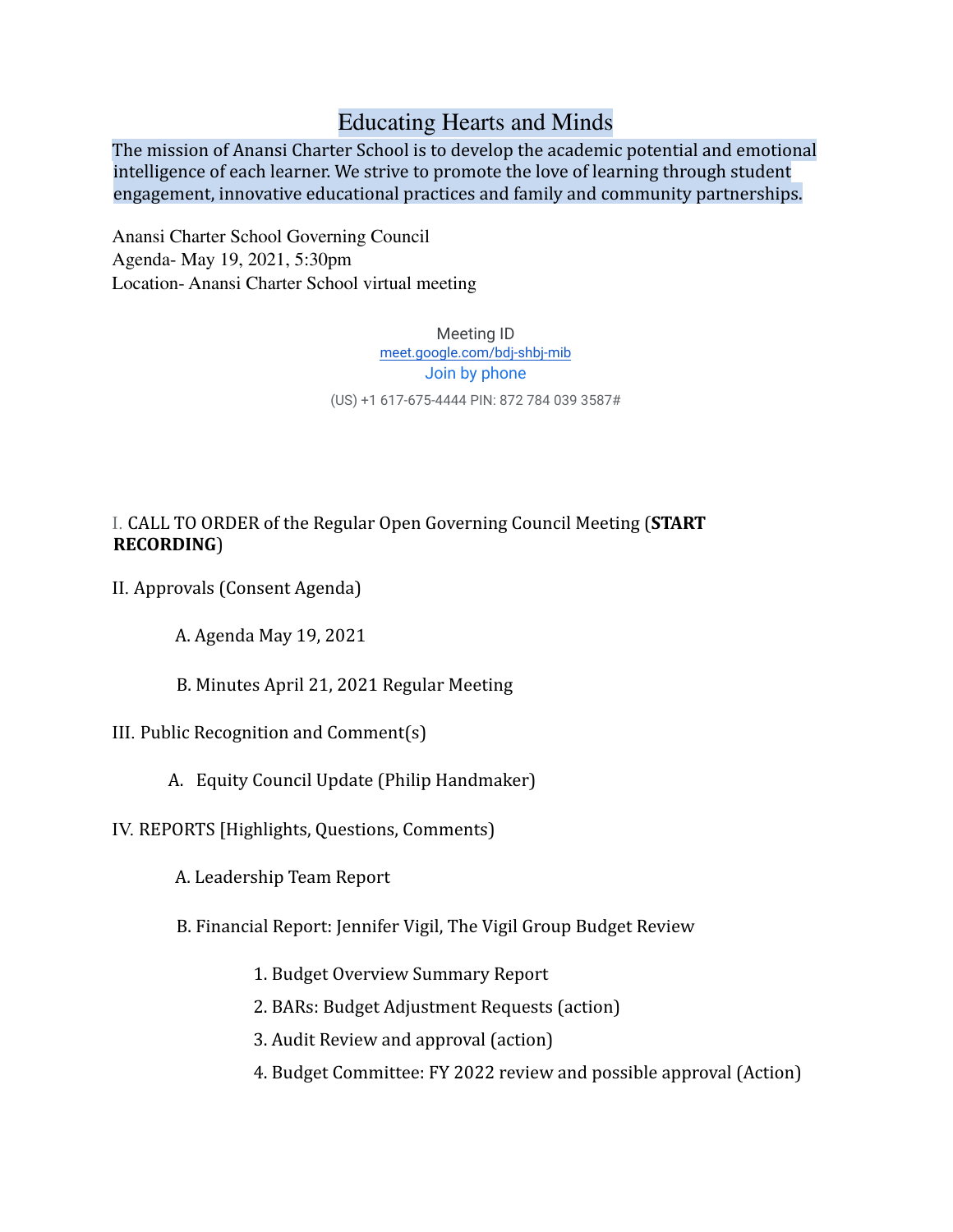## C. Council Committee Reports

1. Facility: (Angela/ Michele)

2. Program: (Michele Hunt) update on school model

3. Council Development: (Jake)

4. School Advocacy: (Andy/Michele)

5. Parent Advisory (FAC):

D. Director's Report

1. Enrollment after lottery completion

2. Update on ESSER 2 Budget Planning

### V. New Business

A. Consideration and approval: FY 2022 Calendar

B. Consideration and possible approval: FY22 Professional Services contract for Financial Services Contract with the Vigil Group in the amount of \$56,760 plus GRT.

C. Consideration and possible approval: FY22 Professional Services Contract for Legal Services with Matthews Fox P.C. in an amount not to exceed \$60,000, plus GRT.

D. Board Members, Angela Scarlata term ending. (Possible Action on Secretary Position)

E. Consideration of whether to return to in-person Governance Council meetings.

VI. Old Business

A. Recruitment for New Board Members

B. Governance Council Review and Reflection

VII. Executive Session- [Limited to Personnel matters, Student discipline-Director]\* (none):